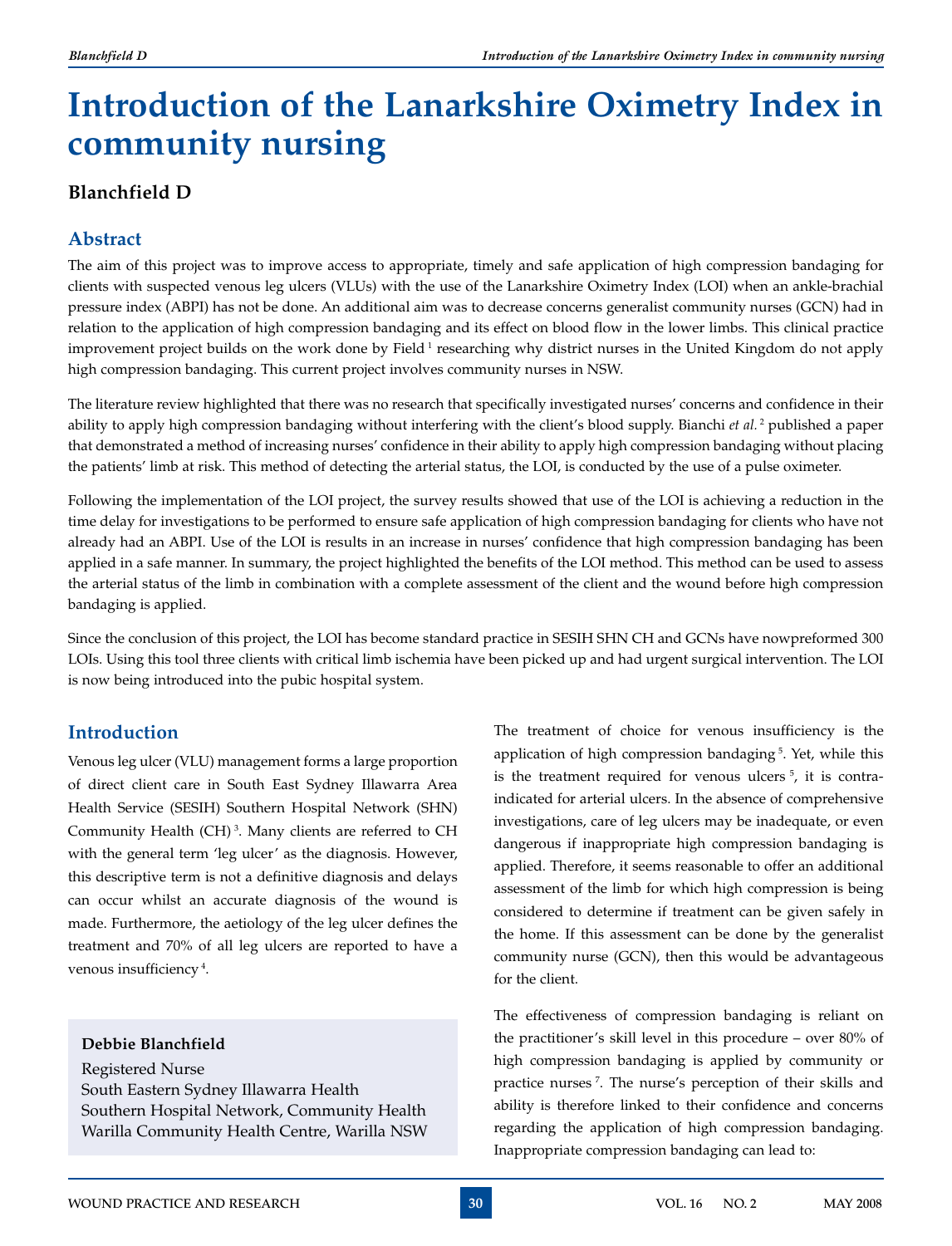- Trauma to the skin as shown in work by Coull, Tolson & McIntosh who state that "it is not known how much pressure is required to cause skin or tissue damage, and this will vary between individuals"<sup>6</sup>.
- Intolerance of compression bandaging by the client<sup>7</sup>.
- Disruption of the blood supply to the bandaged limb, leading to trauma and possible death of all or part of the limb  $8-11$ .

The application of high compression bandaging is not always being used regularly in the community, as shown in a study by Field<sup>1</sup> who investigated why nurses did not always apply high compression therapy. This study revealed that many nurses were fearful of causing compression damage and felt unsure of the accuracy of the ankle brachial pressure index (ABPI) result. In addition, Moffatt 12 showed that individual nurses may produce very different compression results when bandaging the same client and using the same bandage technique but with different products.

Therefore, to ensure effective and safe healing of venous ulcers using high compression bandaging, nurses must be trained in simple investigation and techniques required to ensure that compression is not applied inappropriately to limbs with arterial compromise. These investigations and techniques could include the ABPI or the Lanarkshire Oximetry Index (LOI) to determine the presence of arterial insufficiency.

# **Review of screening tools**

There are two relevant assessment processes that can be used by GCNs in the community setting – the ABPI and the LOI. Both of these screening tools are used to assess the blood flow to the lower limb prior to the application of high compression either in the form of bandaging or stockings 13.

*Figure 1. ABPI in practice.*



#### **ABPI**

The ABPI is a quantifiable measurement of lower leg arterial blood supply. It is a comparison of the systolic pressure in the upper arm to the systolic pressure at the ankle. The systolic pressure signal is picked up by an "ultrasonic probe which reflects sound waves off the moving red blood cells, the reflected waves are detected by the probe and amplified into an audible sound" <sup>14</sup>. The resultant signal (or waveform) "represents the velocity of blood flow through the vessel" 15 (Figure 1).

The ankle pressure should be nearly equal to or slightly higher than the arm pressure in the absence of arterial occlusive disease; an ABPI is done in conjunction with a full client assessment so that arterial disease can be ruled out 16. However, for a number of reasons, the recording of an ABPI may not be feasible nor may it be accurate. These include the facts that – the client must lay flat for 20 minutes; the GCN must be skilled in finding and identifying the brachial, posterior tibial and dorsalis pedis arteries using a hand held Doppler; and the Doppler signal can be impeded if the client has swollen feet.

Proficiency in the use of a hand held Doppler is difficult to achieve, with adequate training requiring an intensive 6 week programme 17. It has been recommended that a nurse should perform a minimum of 10 ABPI per week to retain the proficiency level to obtain an accurate result 18. In addition, an ABPI cannot be used whilst compression bandaging is in place to check if the application of high compression bandaging has compromised the arterial blood flow to the limb.

## **LOI**

The LOI is a non-invasive procedure using a pulse oximeter. It is similar to ABPI and is a measurement which indicates whether it is safe to apply compression to the limb of a patient with lower leg ulceration or venous hypertension. A pulse oximeter is used in place of a hand held Doppler to determine the index. The protocol compares the blood flow in the central region (highest reading in either arm) to the flow in the lower leg. A blood pressure cuff is placed on the limb to be measured and a sensor is placed on a digit at the distal end of that limb (finger or toe).

The sensor detects the percentage of circulating oxygenated haemoglobin and sends a signal to a pulse oximeter. When the signal is received, the pulse oximeter shows a display of either a waveform of the pulse or a column of lights which indicates the blood flow to the tissue. The blood pressure cuff is then inflated and occlusion of the arteries by the pressure cuff will be indicated by a loss of signal. The procedure is repeated to compare the central reading (highest of the reading in either arm) to the leg for which high compression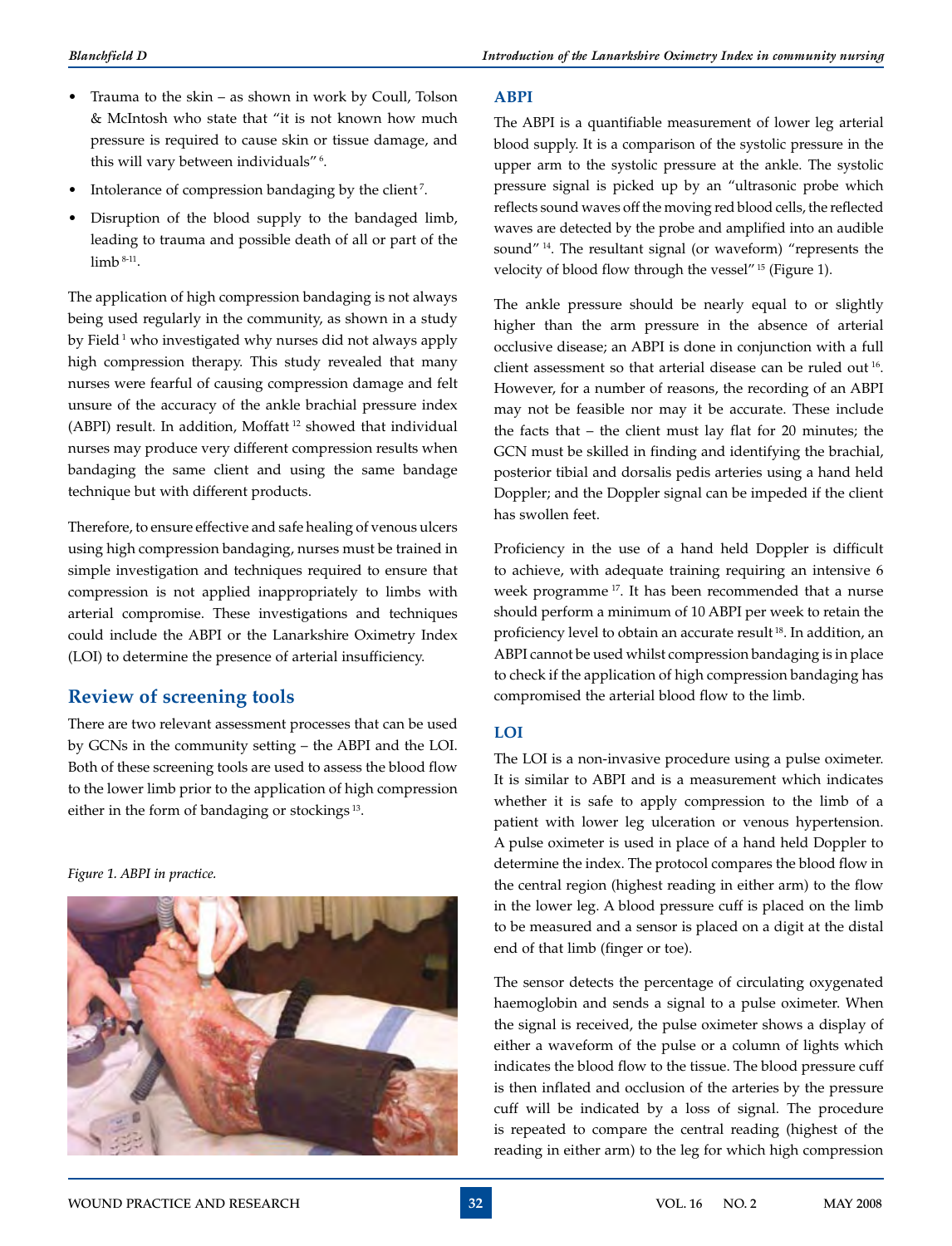bandaging is being considered 13. Evidence suggests it is as accurate as an ABPI 13. The LOI is also quick and simple to use to assist in confirming a diagnosis. However, there are some limitations to obtaining a LOI, including the client having extremely dystrophic toe nails or severe cyanosis<sup>19</sup>. At this time, the LOI is not the mainstay of assessment procedures as the it is a relatively new procedure. It is being used in the United Kingdom by district nurses (Figures 2 & 3).

#### **Comparing the ABPI to the LOI**

The LOI has some advantages when compared to the ABPI. Initially, the clients do not have to lie flat for an LOI 19. Also, although there is no research to support the assertion LOI is a simpler technique for staff to learn and use, it does not have as many steps to obtain the signal needed to compare the blood flow and skill is not needed to identify the signal type, so it is a simpler method for a GCN to learn.

Bianchi & Douglas 13 concluded that an LOI is as accurate as an ABPI. An additional feature of the use of the pulse oximeter is that it can be used whilst compression bandaging is in place. This technique will ensure that there has been no compromise to arterial blood flow to the limb by the application of high compression bandaging.

Table 1 indicates that, in the community health setting, the LOI may have advantages over an ABPI. Therefore, the LOI was the preferred method chosen to be trialled and subsequently implemented by SESIH SHN CH management for use in the community setting.

# **Methodology**

The scope of this project was limited to the SESIH SHN CH area which is a coastal strip south of the Sydney metropolitan area, covering some 72 kilometres. The northern area is

*Figure 2. LOI in practice.*



highly urbanised and the southern part is largely rural<sup>20</sup>. The timeframe for this project was from May 2006 until October 2006. Ethics approval for this project was given from the University of Wollongong, Monash University as well as approval from SESIH SHN management.

The participants for the project consisted of the 80 GCN working in the SESIH SHN CH, 63 registered nurses (RNs) (n=60 female, n=3 male) and 17 enrolled nurses (ENs) (n=17 female). A pulse oximeter is not standard equipment used in CH, therefore six were purchased for this project to be used following the 2006 LOI education session.

#### **Training in the LOI method**

Training included the introduction of the venous leg ulcer (VLU) management policies, and a written procedure for LOI. A video was shown on the LOI method in use followed by practical training in LOI conducted in small groups. A written evaluation of the training session was completed by GCNs. This evaluation of the training showed that 48% (n=22 of the 45) of GCNs were confident or very confident at being able to perform the LOI method at the completion of training. During the project period – May 2006 to October 2006 – the GCN who had not attended study day had one-onone training in the LOI method at their request.

Using a Likert scale (not at all, slightly, through to greatly) 34 of the 45 GCNs (75%) indicated that the use of the LOI procedure would influence their VLU management practice greatly. Those GCNs who were trained in the LOI method indicated that this procedure would be of benefit in their work practice.

Following the May 2006 study day, the intervention group of GCNs were expected to implement the use of the LOI if

*Figure 3. Using a pulse oximeter to check blood flow following the application of high compression bandaging.*

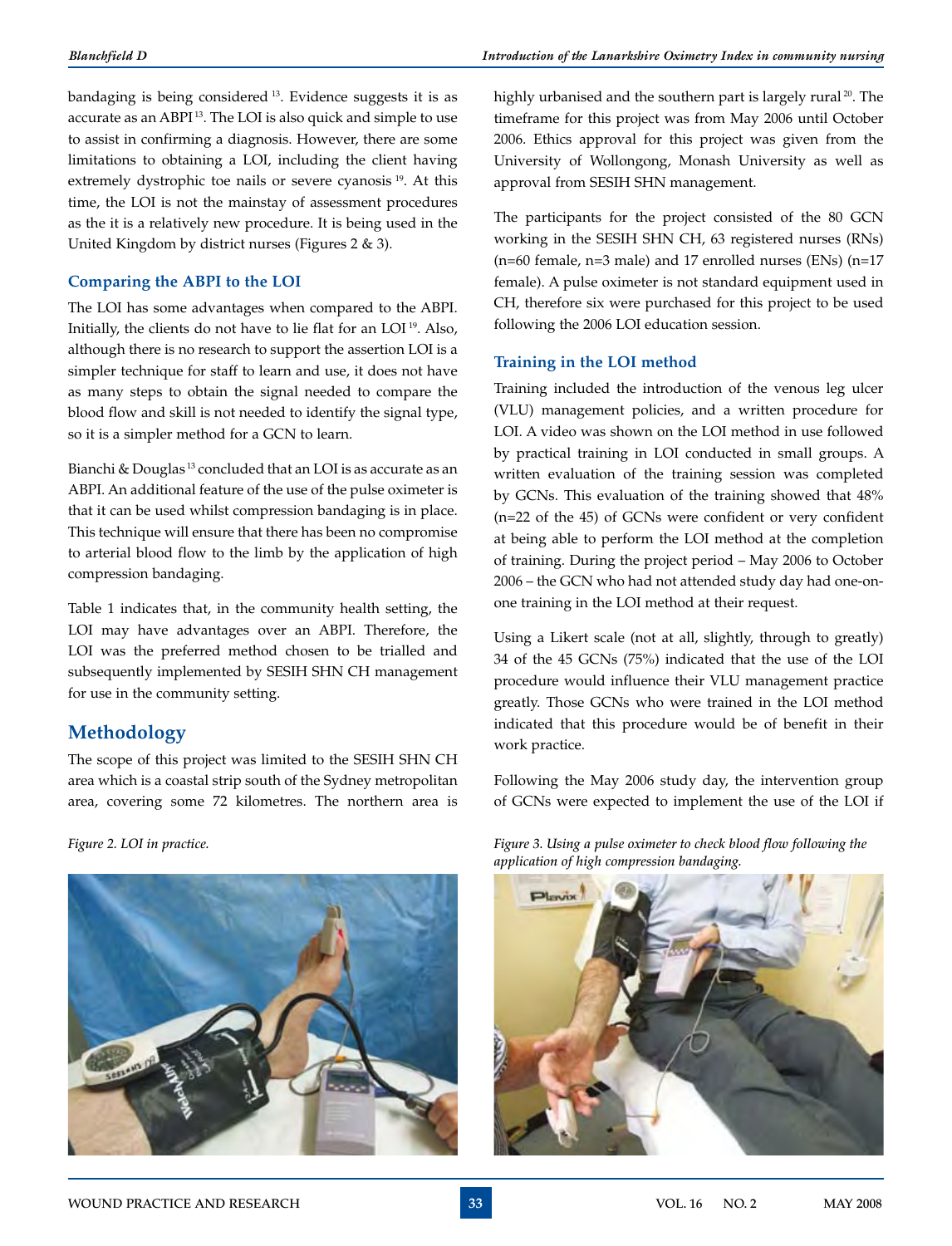*Table 1. Comparison of ABPI to LOI.*

| <b>Considerations</b>         | LOI                                                     | <b>ABPI</b>                                                                                                                                                                                                                                                                                    | <b>Differences</b>                                                                                                                                                                                                                              |
|-------------------------------|---------------------------------------------------------|------------------------------------------------------------------------------------------------------------------------------------------------------------------------------------------------------------------------------------------------------------------------------------------------|-------------------------------------------------------------------------------------------------------------------------------------------------------------------------------------------------------------------------------------------------|
| Cost                          | Pulse oximeter (\$1000 per                              | Hand held doppler with probe                                                                                                                                                                                                                                                                   | Purchase of a pulse oximeter results in a                                                                                                                                                                                                       |
|                               | unit as at August 2006)                                 | (\$1700 per unit as at August 2006)                                                                                                                                                                                                                                                            | cost saving of \$700 per unit at 2006 prices                                                                                                                                                                                                    |
| OH&S                          | Client sits for LOI with<br>legs raised to waist height | Client lays flat                                                                                                                                                                                                                                                                               | To perform the LOI requires a GCN to<br>bend/stretch less than when performing<br>the ABPI in the home setting - typically a<br>client is in chair (LOI) versus double bed<br>(ABPI) which is what is normally available<br>in the home setting |
| Time                          | Client sits for about 5 mins                            | Client lays flat for 20 mins                                                                                                                                                                                                                                                                   | LOI has a time saving of at least 15 mins                                                                                                                                                                                                       |
|                               | before testing commenced                                | before testing commenced                                                                                                                                                                                                                                                                       | per test in comparison to ABPI procedure                                                                                                                                                                                                        |
| Ease of use<br>to find signal | Place the sensor on one<br>of the digits                | Locate the pulse<br>LOI is simpler to use and more reliable,<br>Place the probe at a $45^\circ$ angle<br>with less steps required and does not<br>Identify the sound you are hearing<br>require specialised training to identify<br>as triphasic, biphasic or monophasic<br>the correct signal |                                                                                                                                                                                                                                                 |
| <b>Flexibility</b>            | A pulse oximeter can be used                            | A doppler cannot be used to                                                                                                                                                                                                                                                                    | A pulse oximeter used in LOI can therefore                                                                                                                                                                                                      |
|                               | to check the arterial flow to                           | check the arterial flow to the                                                                                                                                                                                                                                                                 | provide a simple safety check for the                                                                                                                                                                                                           |
|                               | the limb after applying high                            | limb after applying high                                                                                                                                                                                                                                                                       | nurse following application of high                                                                                                                                                                                                             |
|                               | compression bandaging                                   | compression bandaging                                                                                                                                                                                                                                                                          | compression bandaging to a lower limb.                                                                                                                                                                                                          |

they received a referral for a client to apply high compression bandaging and the patient had not had an ABPI. GCNs could also use the pulse oximeter on previously referred patients if they were concerned that the application of high compression bandaging had interfered with a clients' arterial blood flow on the affected limb.

# **Survey results**

The initial survey was designed to establish the extent of specific problems associated with VLU management from the GCNs' point of view.

Two groups of GCNs completed the surveys. The first group consisted of 45 GCNs who had attended the May 2006 study day and were given the opportunity to participate in the clinical practice improvement project (45 of a total of 80 GCNs employed). In the survey of this group, 45 out of the possible 45 (100%) responses were received from GCNs on the day. This group was considered a convenience sample of the eligible population and, as such, it may not have been representative of the larger group. Therefore, to ensure a true cross section of GCNs was represented in the survey responses, demographics were analysed (Tables 2 & 3). The second group was composed of 37 GCNs who attended a nurses meeting in October 2006. Survey responses from both groups can be seen in Table 4.

Results of the survey showed that there was a cross section of responses from GCNs from all three geographical sectors and both full-time and part-time staff, and consisting of RNs and ENs.

# **Discussion**

These surveys gathered information about the extent of the problems from the GCNs' point of view during 2006. It showed that there was a widespread perception amongst the GCNs of problems associated with the application of high compression bandaging. These problems had led to a delay in the application of this therapy for some clients. Whilst the survey responses can be regarded as subjective as they relied

*Table 2. Employment experience in community health.*

| <b>Experience</b>  | <b>No. GCNs:</b> |                 |                 |  |
|--------------------|------------------|-----------------|-----------------|--|
|                    | <b>Total</b>     | <b>Survey 1</b> | <b>Survey 2</b> |  |
| Less than 1 year   | 10               | 2(20%)          | $3(30\%)$       |  |
| Between 1-5 years  | 18               | 12 (66%)        | 7 (38%)         |  |
| Between 5-10 years | 22               | 5 (22%)         | 10 (45%)        |  |
| Over 10 years      | 30               | 26 (86%)        | 17 (56%)        |  |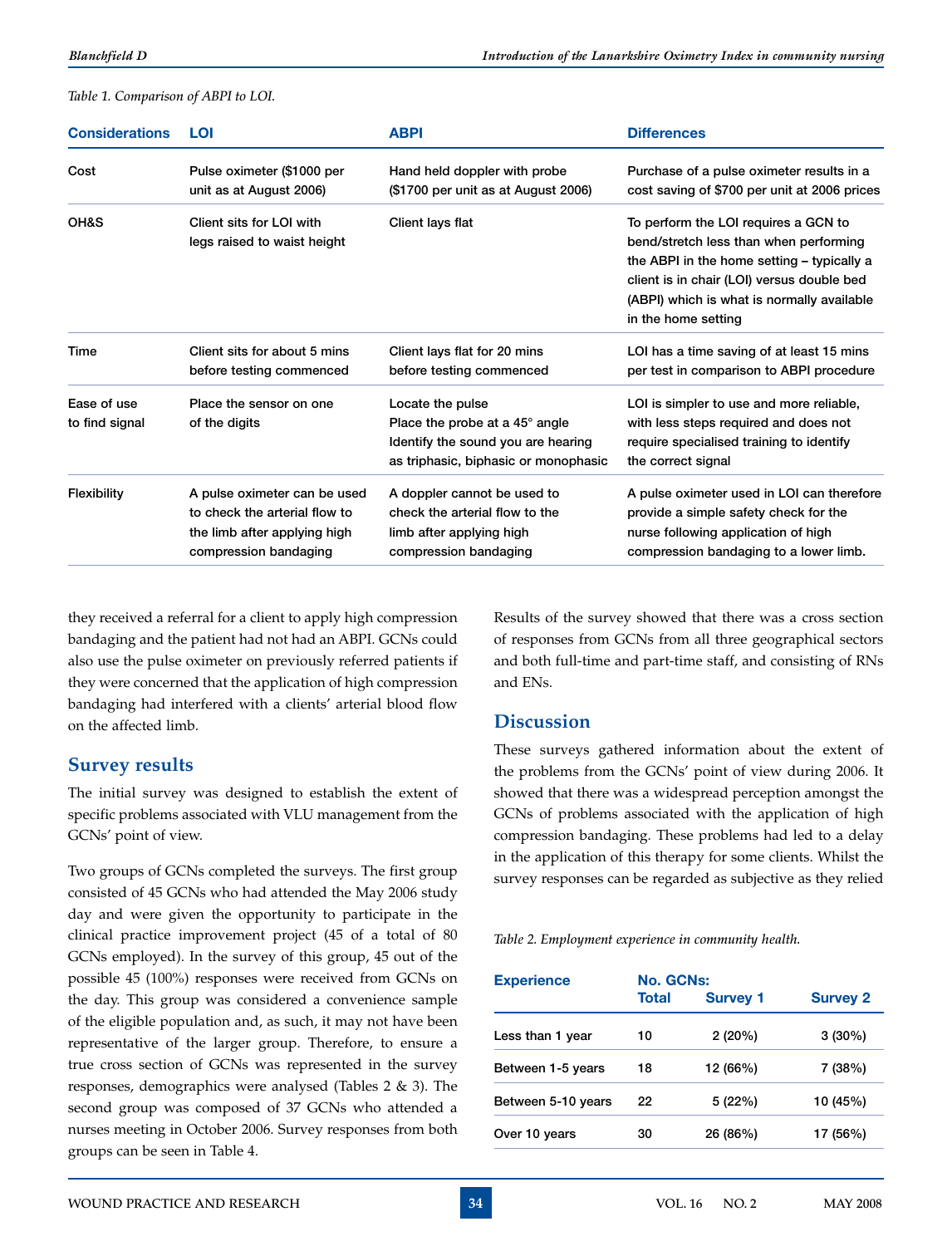## *Table 3. GCN employment.*

| <b>Survey results</b> | <b>RN</b> full-time | <b>RN</b> part-time | <b>EN full-time</b> | <b>EN part-time</b> | <b>Totals</b> |
|-----------------------|---------------------|---------------------|---------------------|---------------------|---------------|
| Area 1 Survey 1       | 5/10 (50%)          | 4/16 (25%)          | $1/1(100\%)$        | 4/9 (44%)           | 14/36 (38%)   |
| Area 1 Survey 2       | 6/10(60%)           | 7/16 (43%)          | $1/1(100\%)$        | 2/9(22%)            | 16/36 (44%)   |
| Area 2 Survey 1       | 6/7(85%)            | 4/10 (40%)          | 0/0                 | 1/3(33%)            | 11/20 (55%)   |
| Area 2 Survey 2       | 3/7(42%)            | 4/10 (40%)          | 0/0                 | 1/3(33%)            | 8/20 (40%)    |
| Area 3 Survey 1       | $8/8(100\%)$        | 8/12(66%)           | 4/4 (100%)          | 0                   | 20/24 (83%)   |
| Area 3 Survey 2       | $6/8$ (75%)         | 5/12(41%)           | $2/4(50\%)$         | 0                   | 13/24 (54%)   |

## *Table 4. Response to surveys.*

| <b>Question</b>                                                                                             | <b>Survey 1</b> | <b>Survey 2</b>          |
|-------------------------------------------------------------------------------------------------------------|-----------------|--------------------------|
| Are you a case manger for clients requiring high compression bandaging?                                     | Yes 28 /35      | Yes 27/31                |
| (Only RNs are case mangers)                                                                                 | No 7/35         | No 4/31                  |
|                                                                                                             | N/A 10 ENs      | N/A 6 ENs                |
| Have you ever had a client referred for the application of high compression bandaging                       | Yes 30/35       | Yes 28/31                |
| for management for suspected VLU who did not already have an ABPI report?                                   | No 5/35         | No 3/31                  |
| Since introduction of LOI project, have you ever had a client referred for the                              | N/A             | Yes 5/31                 |
| application of high compression bandaging for management for suspected VLU                                  |                 | No 26/31                 |
| who did not already have an ABPI report?                                                                    |                 | N/A                      |
| Have any of the clients had to wait for an ABPI to be done?                                                 | Yes 34 /35      | Yes 6/31                 |
| How long have clients had to wait in weeks for ABPI to be attended?                                         | 1-6 weeks       | N/A                      |
| Have you attended LOI when an ABPI was not attended?                                                        | N/A             | <b>Yes 5/6</b>           |
| How long have clients had to wait in weeks for LOI to be attended?                                          | N/A             | 1 week                   |
| How often would you receive a new referral requiring compression bandaging<br>for suspected VLU management? | Monthly         | Monthly                  |
| Have you ever applied compression bandaging to a client for VLU management?                                 | Yes 40/45       | Yes 26/37                |
| Case managers:                                                                                              | 35              | 31                       |
| Non-case managers:                                                                                          | 10              | 6                        |
| Have you ever been worried that the compression bandaging applied may have                                  | Yes 21/40       | Yes 13 /26               |
| decreased the blood flow to the limb, i.e. been too tight?                                                  | No 19/40        | No 13 /26                |
| Did you use the pulse oximeter to check the oxygen saturation levels to the                                 | N/A             | Yes 10/13                |
| digits (toes) before and after the high compression therapy was applied?                                    |                 |                          |
| Using a Likert Scale (1=not at all, 3=moderately, 5=completely),                                            | N/A             | Median decrease in the   |
| indicate the degree your concern had decreased by using the pulse oximeter                                  |                 | degree of concern was 4, |
|                                                                                                             |                 | with the range being 3-5 |
|                                                                                                             |                 | and the mode 5           |
|                                                                                                             |                 |                          |